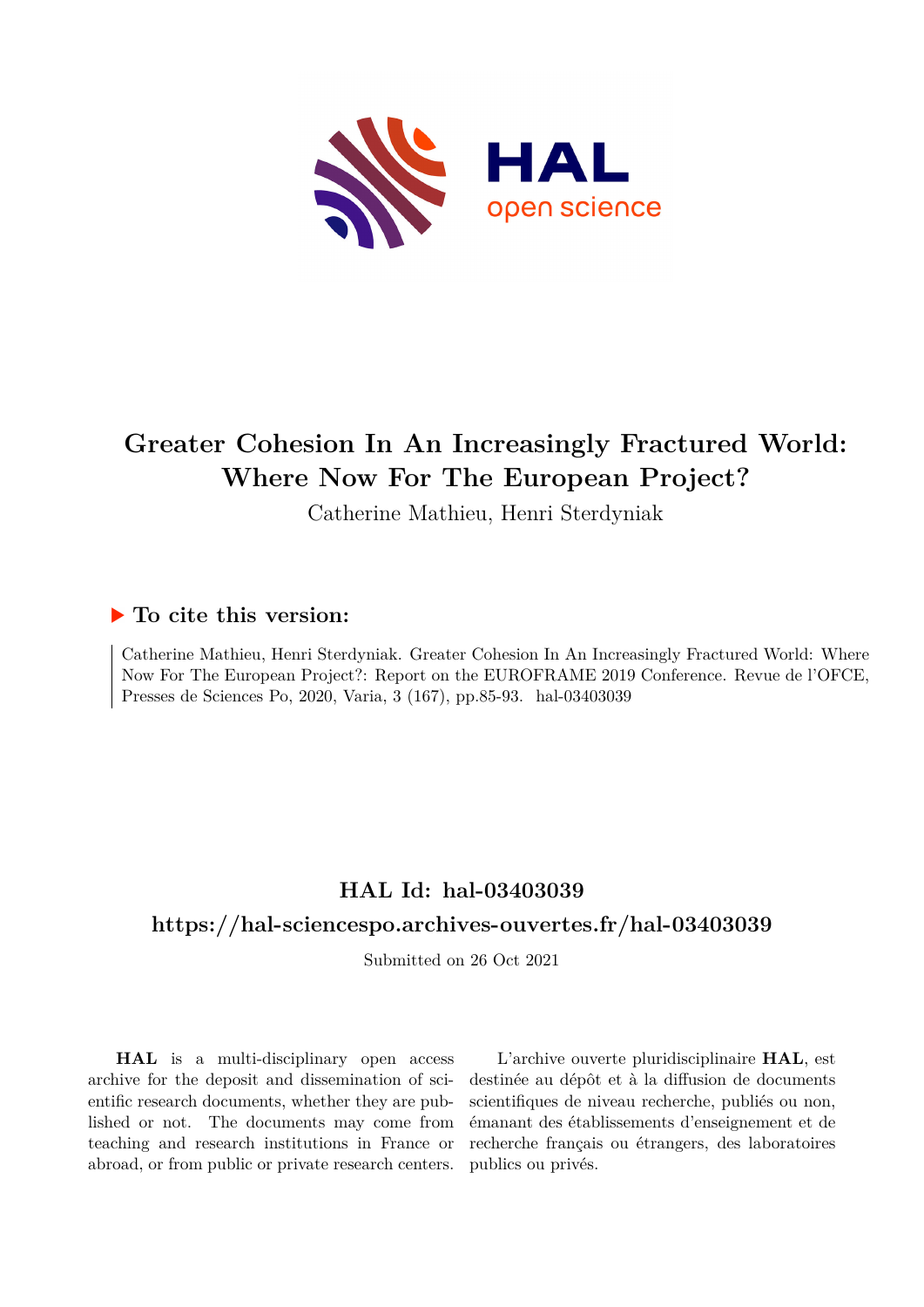## **GREATER COHESION IN AN INCREASINGLY FRACTURED WORLD: WHERE NOW FOR THE EUROPEAN PROJECT?** Report on the EUROFRAME 2019 Conference

#### **Catherine Mathieu and Henri Sterdyniak**

*Sciences Po, OFCE*

"Greater cohesion in an increasingly fractured world: Where now for the European project?". This was the theme of the 16th EUROFRAME Conference on economic policy issues in the European Union, which was held on 7 June 2019 in Dublin. EUROFRAME is a network of European economic institutes that includes: DIW Berlin and IfW Kiel (Germany), WIFO (Austria), ETLA (Finland), OFCE (France), ESRI (Ireland), PROMETEIA (Italy), CPB (Netherlands), CASE (Poland) and the NIESR (United Kingdom). Since 2004, EUROFRAME has organized an annual conference on an important subject for Europe's economies. In 2019, 27 researchers made presentations, most of which are available on the [conference](https://www.euroframe.org/conferences.html) [website](https://www.euroframe.org/conferences.html). This article provides a summary of the work presented and discussed during the conference.

As the title of the conference emphasizes, the year 2019 has been marked by the risk of fractures in the world economy. Donald Trump has launched a trade war against China and Europe. He is challenging the Paris agreement on the fight against climate change. The European Union (EU) is facing the threat of Brexit at a time when problems about migration and the function of democracy find Western and Eastern European countries at odds. Bilateral trade agreements seem to be making progress but at the same time call into question the usefulness of the World Trade Organization (WTO). Negotiations on the taxation of multinational corporations are now underway, but are stalling due to national interests. In this context, the euro zone has made institutional progress, but this is difficult to implement, and has remained limited. Europe has a crucial role to play in putting in place the instruments that are indispensable for managing globalization, in ecological, commercial, fiscal and financial matters, but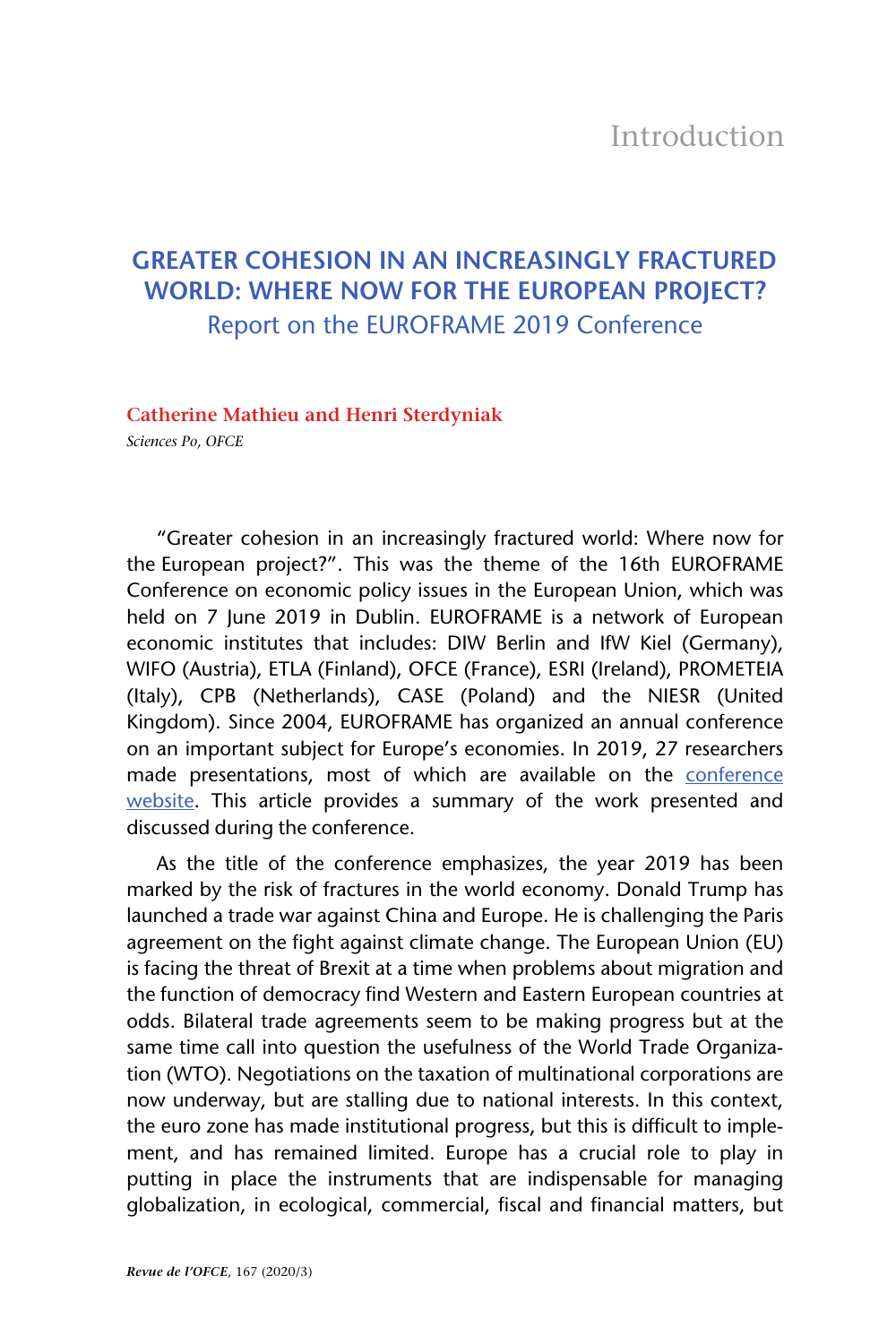achieving this requires unity and a political impetus that are lacking today. How can the European project be relaunched?

Karl Whelan's introductory presentation focused on issues specific to the euro. The single currency appears to be a success: it has survived, it enjoys popular support, it has ensured price stability, it has put an end to exchange rate instability between the Member States, and a banking union is almost in place. Monetary policy has managed to be responsive. However, there have been widening imbalances between the Member States, a risk of default on public debts has emerged, and there is a growing risk of bank failures. Progress needs to continue: to rethink the fiscal policy rules, to create a capacity for fiscal intervention at the euro zone level, to provide a mechanism for restructuring public debt, to encourage banks to hold less of their own country's public debt by treating it as risky, to create a European deposit insurance scheme, and to clarify the ECB's function as lender of last resort vis-à-vis banks and governments. The case of Brexit shows that European integration is still at the mercy of nationalist movements.

Marek Dabrowski sketched an overview of the euro's history over the past 20 years. He welcomes the success of the single currency, but is concerned about the reluctance of certain countries to undertake the necessary reforms. He proposes deepening political integration, increasing the size of Europe's budget for financing joint projects, tightening market discipline to control fiscal policies, and simplifying and strengthening the application of fiscal rules. He considers that central and eastern European countries who are EU members but have not adopted the euro should set themselves the objective of doing so in the near future, which would simplify the EU's institutional architecture.

Several different viewpoints came out during the course of the discussion. According to Klaus-Jürgen Gern, the EU must choose between two paradigms. A fiscal union, with greater harmonization, coordination and risk-sharing, would, in this author's opinion, require fiscal restrictions in many countries, the strict application of fiscal rules, and structural reforms of the markets for goods and labour, which would need to be implemented at the country level. Maastricht 2.0 would be based on the diversity, competition and responsibility of each country. The non-assistance clause should be strengthened; its credibility would be enhanced by a stronger Banking Union with a European safety net, by breaking the link between the banks and the debt of their country of origin, and by creating a mechanism for the restructuring of public debts.

We ourselves are concerned about proposals that would weaken the economic policies of the Member States, decided democratically, to the benefit of European technocratic institutions, far removed from national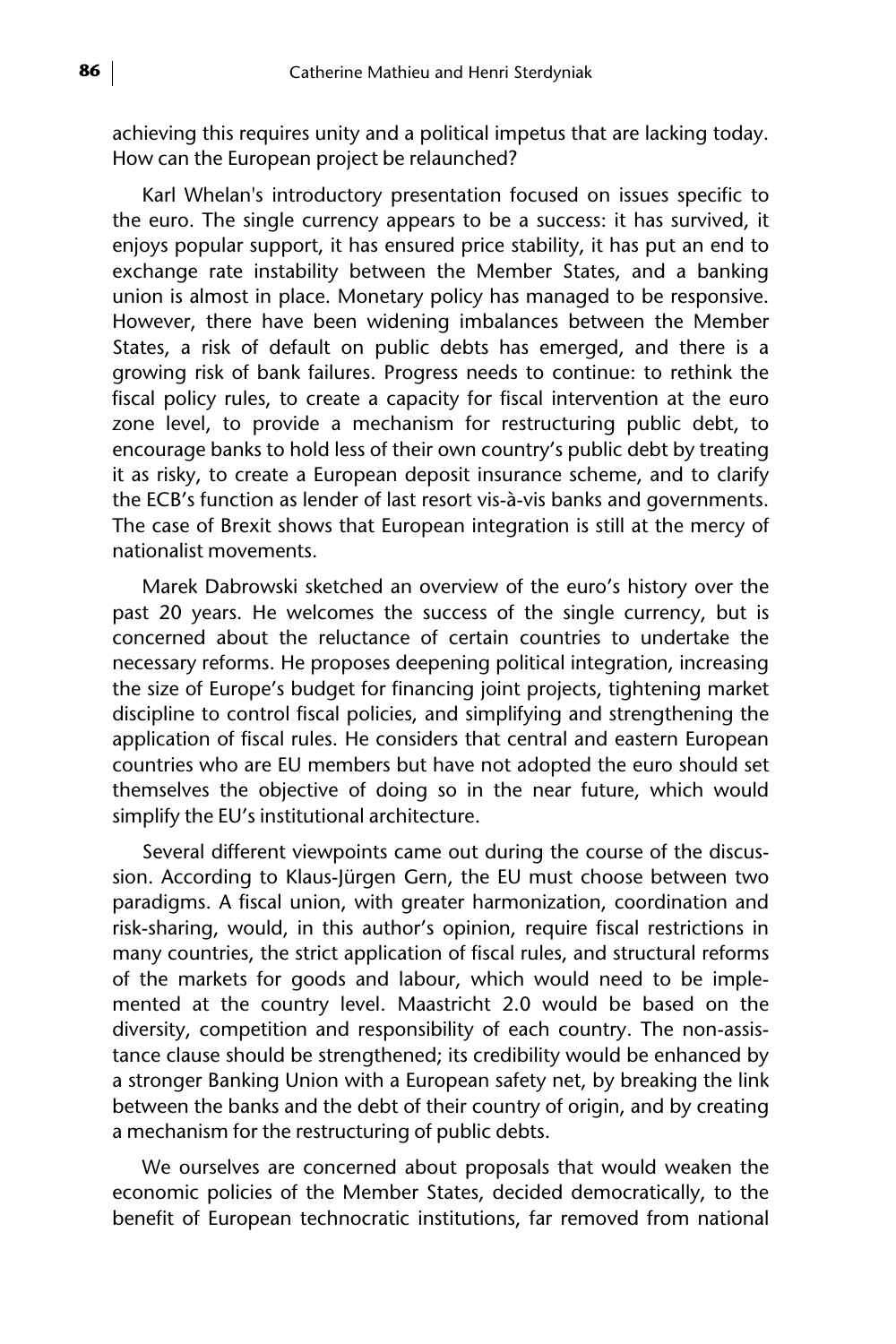realities. We recalled the example of the inappropriate fiscal policies imposed after the financial crisis. We believe it is dangerous to weaken the ability of governments to finance themselves and to rely on the financial markets to enforce sound fiscal policy. Some have argued that any project must take into account the existing political and economic disparities and differences between EU countries.

#### **1. Brexit**

Catherine Mathieu and Henri Sterdyniak presented an overview of the issues raised by Brexit. They analyse the positions of the European institutions and of the political forces in the United Kingdom, between the partisans of remaining in the EU, the partisans of a close partnership, and the partisans of a sharp break, possibly even without an agreement, a position that leads to a dead-end. So far, the results of the referendum have not resulted in the recession foretold, but to a slight slowdown in growth. The article presents various macroeconomic studies that assess Brexit's longterm impact on the British economy. The impact would be very negative if Brexit results in the closure of the UK, which would have lasting effects on the growth of labour productivity.

Given current events and the location of the conference, three presentations focused on Brexit's impact on Ireland. Martina Lawless analysed in detail the economic sectors and counties that would be hit by Brexit, in particular by a no-deal Brexit. There is extensive trade between the two parts of the island, which is local, rather than international. Small businesses and the agricultural sector (dairy, meat) face the greatest risk. The decrease in trade cannot be offset by an increase in foreign direct investment (FDI). Overall, the shock could lead to a 4-6% drop in GDP for the Republic of Ireland.

The study by Christine Arriola *et al.* stressed that the Republic of Ireland is the EU country with the most extensive economic ties with the UK; in particular, the agricultural sector exports a lot to the UK; many of the intermediate goods used by Irish companies come from the UK, meaning that the production chains will have to be restructured; and the impact of relocating FDI would be positive, but weak. All in all, the long-term impact would only be a 2.3% drop in GDP.

Adele Bergin *et al.* compared three scenarios: an exit with a deal; an orderly exit without a deal; and a disorderly exit without a deal. In all three cases, the negative effect on trade is somewhat offset by a positive effect via FDI. Overall, the 10-year impact on the Republic of Ireland's GDP would be 2.6%, 4.8% or 5%, depending on the scenario.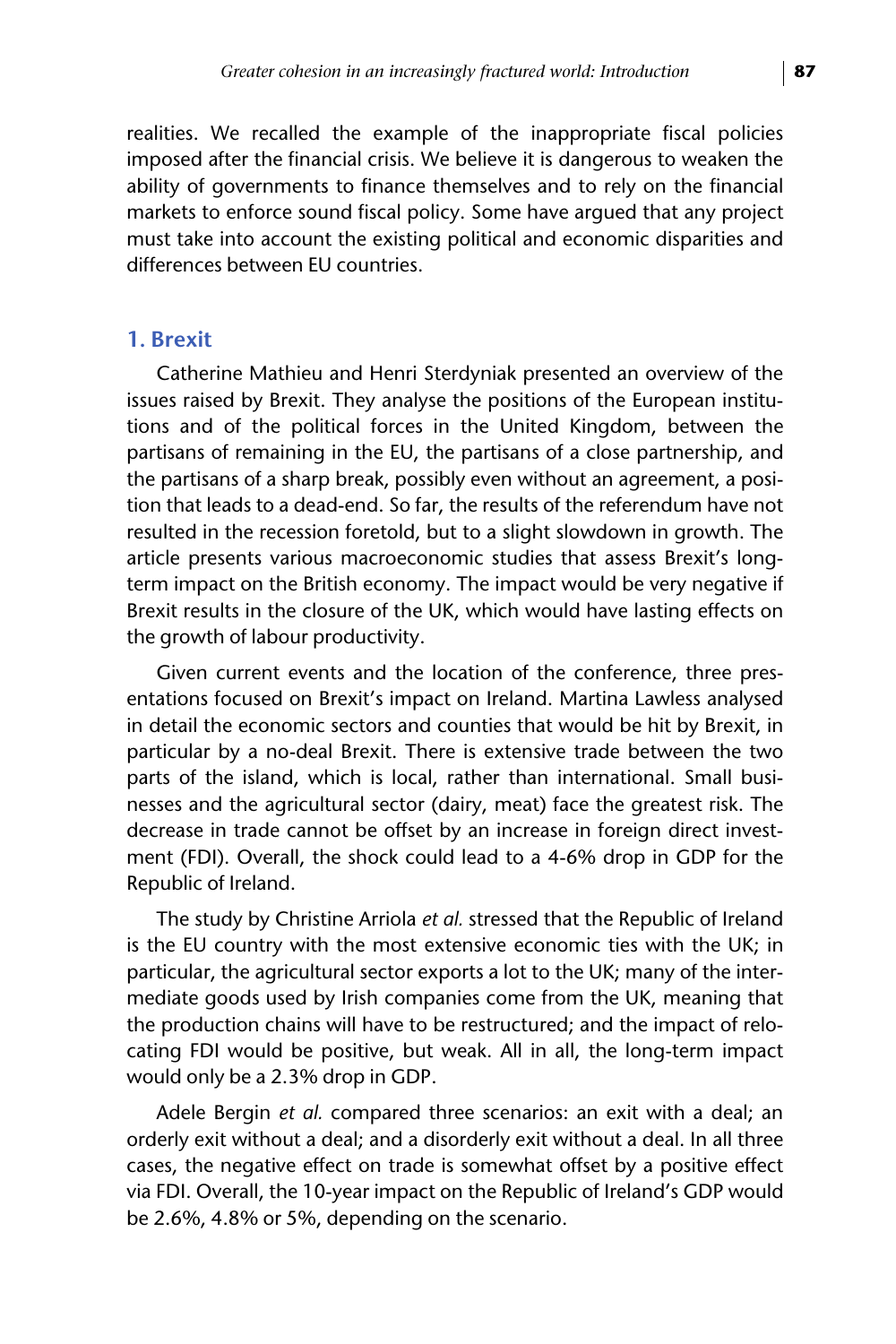#### **2. Monetary issues**

Rachel Slaymaker *et al.* analysed the arrears on mortgage payments in Ireland. They show that these depend on a household's income and level of debt, but that they are higher for variable rate loans and following a rise in interest rates, which will be problematic when the period of low interest rates comes to an end.

Roberto Pancrazi and Luca Zavalloni show that a country in difficulty may find itself faced with excessively high interest rates that cause it to go bankrupt at the expense of its creditors. This could justify public intervention (or international aid) to reduce the cost of the new debt it takes on. The article shows that this policy can be Pareto-improving, thus justifying the intervention of the International Monetary Fund (IMF) or the European Stability Mechanism (ESM) or the issue of senior debt securities.

Jérôme Creel and Mehdi El Herradi used a VAR model to analyse the link between monetary policy and income inequality. They find that a restrictive monetary policy tends to increase income inequality, with an effect that is especially significant for the peripheral countries (Spain, Greece, Italy, Portugal).

#### **3. Banking**

Ray Barrell and Dilruba Karim analysed the determinants of financial crises. Two variables play a central role: the current account deficit and the increase in property prices; and two variables play a stabilizing role: bank capital and bank liquidity. On the other hand, the role of an increase in bank credit is not highlighted. Some crises also remain unexplained. The authors assess that capital ratio requirements are the best tool for macroprudential policy, along with the control of credit quality, rather than quantity.

Hiona Balfoussia *et al.* analysed the relationship between the risk of default by the State and the risk of default by the banks. The fragility of public finances reinforces the impact of economic shocks through the channel of credit. This fragility can be avoided if capital requirements for banks are optimally adjusted. Applied to the Banking Union, the analysis shows that fragile countries may have an interest in a union, while countries with healthy public finances may suffer.

José Carrasco-Gallego used a DSGE model to compare the stabilizing properties of two instruments of macroprudential policy, the loan-to-value ratio (LTV) and the countercyclical capital buffer (CCB). He shows that each of these ratios can lead to inappropriate reactions for certain types of shocks and that what they indicate may be contradictory.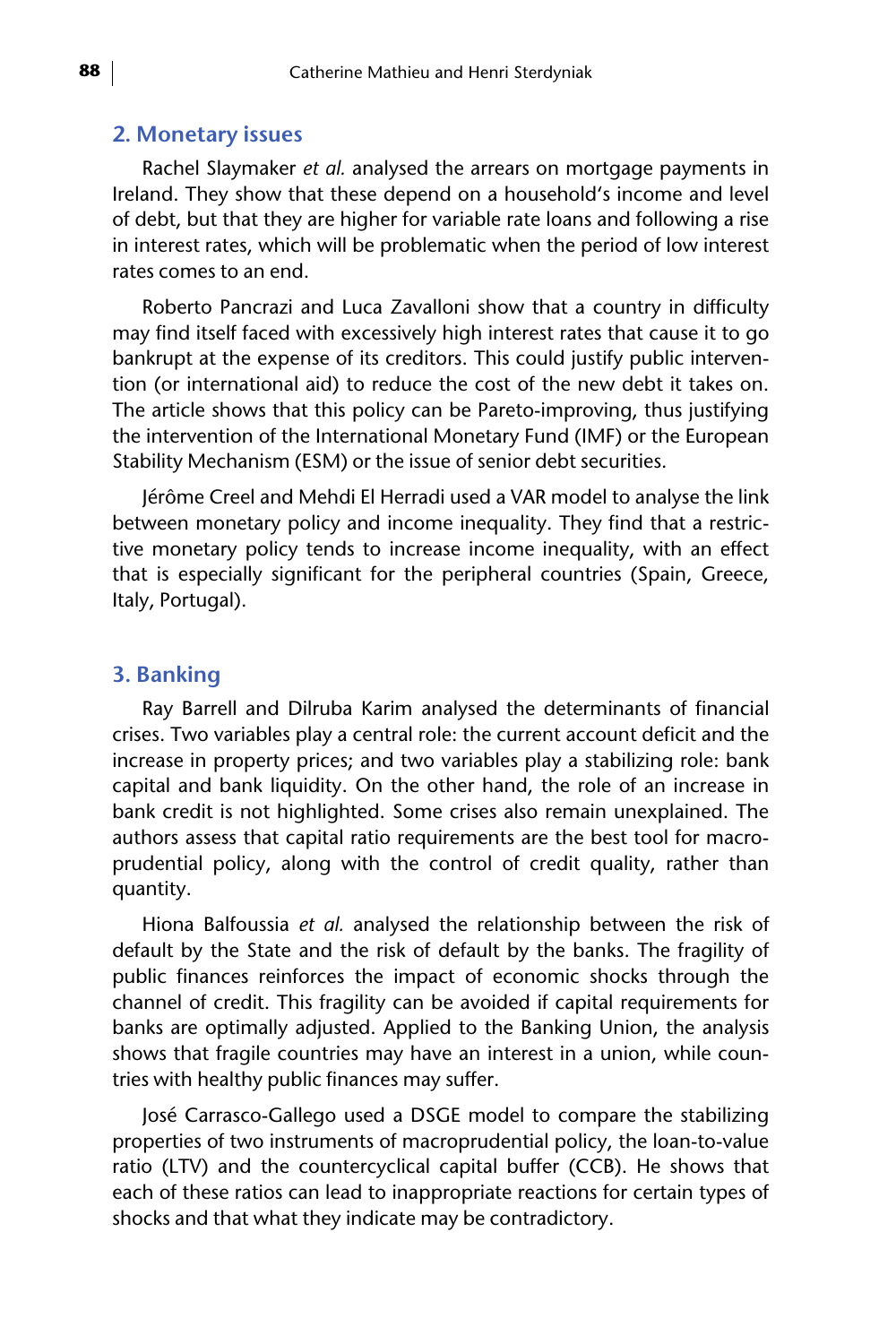Elizabeth Jane Casabianca *et al.* compared two methods for predicting banking crises: a logit econometric model and a machine-learning algorithm. It appears that the relevant variables are the external debt-to-GDP ratio, the credit-to-GDP ratio, inflation, and the 10-year US rate. Strong global growth increases the risk of a banking crisis. The public debt-to-GDP ratio has no predictive value. For developed countries, the algorithm predicts 53 crises out of 128 and gives 40 false alarms for 785 situations. In 2006, the risk of a crisis exceeded 50% for 25 countries; in 2017, it reached 40% for 9 countries (including the United Kingdom, Italy, the Netherlands and Switzerland).

#### **4. Finance**

Amat Adarov identified the financial cycles in 20 European countries from 1960 to 2015. These cycles are characterized by periods of expansion where imbalances are formed, followed by sharp contractions. These cycles are particularly important and synchronized for the countries in the core of the euro zone. They must be taken into account in analysing business cycles and the dynamics of public debt, but also in the organisation of the Banking Union and the Capital Markets Union and in relation to the objectives of monetary policy.

Robert Unger discussed the link between growth and development. According to an empirical analysis based on 34 developed countries from 1995 to 2014, it is household debt, rather than corporate debt, that plays a crucial role, initially promoting growth and then turning harmful beyond a certain threshold. The study does not show any difference between financing through bank credit or through the financial markets.

#### **5. Fiscal policy**

Beau Soederhuizen *et al.* used a VAR model to assess the fiscal multiplier based on the state of the financial cycle. The multiplier of government investment would be negative in times of rising financial stress, and positive, above 1, in times of falling stress. Taking into account the business cycle, it appears that these effects are amplified during recessions and weakened during expansions. The multiplier for government consumption is lower and less dependent on the financial cycle.

Pedro Gomes and Felix Wellschmied analysed the functioning of the labour market in the public and private sectors in the United States, the United Kingdom, France and Spain. Workers make different job choices between the two sectors over the life cycle based on their risk aversion, their assets and the importance they attribute to job security and the differential in pensions.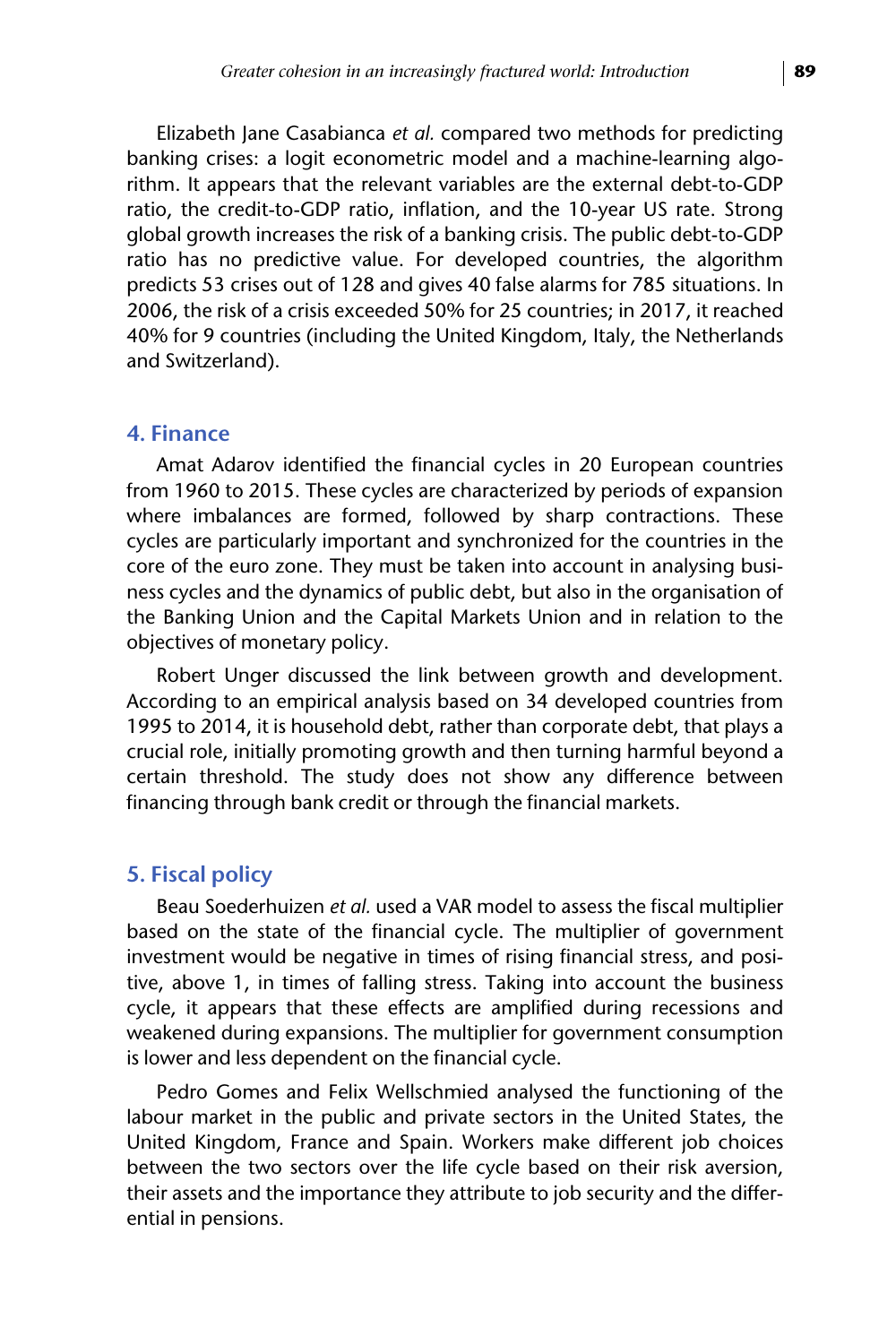Harris Dellas *et al.* constructed a computable general equilibrium (CGE) model of the Greek economy, which incorporates an informal sector whose size varies according to tax rates and controls on financial flows. They show that fiscal consolidation has resulted in 50% growth in the informal sector, so even as official GDP has fallen by 26% (instead of the 18% initially envisaged), output has fallen by only 17%.

Salvador Barrios *et al.* proposed an analysis of tax policy measures using a database on income tax reforms. These are described in detail in a microsimulation model; their macroeconomic impact is assessed using a VAR model, whose results are incorporated into a macroeconomic model. It appears that income tax cuts do have a positive effect on output and employment, but the increases in government revenue are insufficient to reverse the negative impact of lower taxes on the public purse.

Sebastian Weiske and Mustafa Yeter compared different mechanisms for fiscal transfers between Member States. These should make it possible to stabilize their economies, without inducing permanent transfers, without leading to the accumulation of debt, and without encouraging behaviour associated with moral hazard. There is a delicate trade-off between stabilization and the accumulation of debt. The authors propose introducing a cap on the net transfers received (or paid) by each country.

#### **6. Trade and external balances**

Kieran McQuinn and Petros Varthalitis show that the growth of the Irish economy, initially driven by the export sector, was spurred from 2004 to 2007 by a property bubble. The financial crisis has helped rebalance the economy in favour of the industrial sector. The recovery of the Irish economy is due not to structural reforms, but to the development of exports.

Cian Allen conducted an empirical study for the period from 1995 to 2015 that analyses the impact on current account fluctuations of changes in the financial balance of the government, the household sector, the corporate sector and the financial sector in the G20 countries. He shows that it is fluctuations in the public balance and the corporate balance (rather than in the household balance) that play a crucial role.

Pascal Jacquinot *et al.* used a dynamic general equilibrium model, with friction on the labour market, to analyse the impact of protectionist measures. These measures undermine employment both in the country implementing them as well as in the target country; third countries can benefit from a slight positive effect. On the other hand, measures hitting one of the euro zone countries have recessionary effects on the whole of the zone.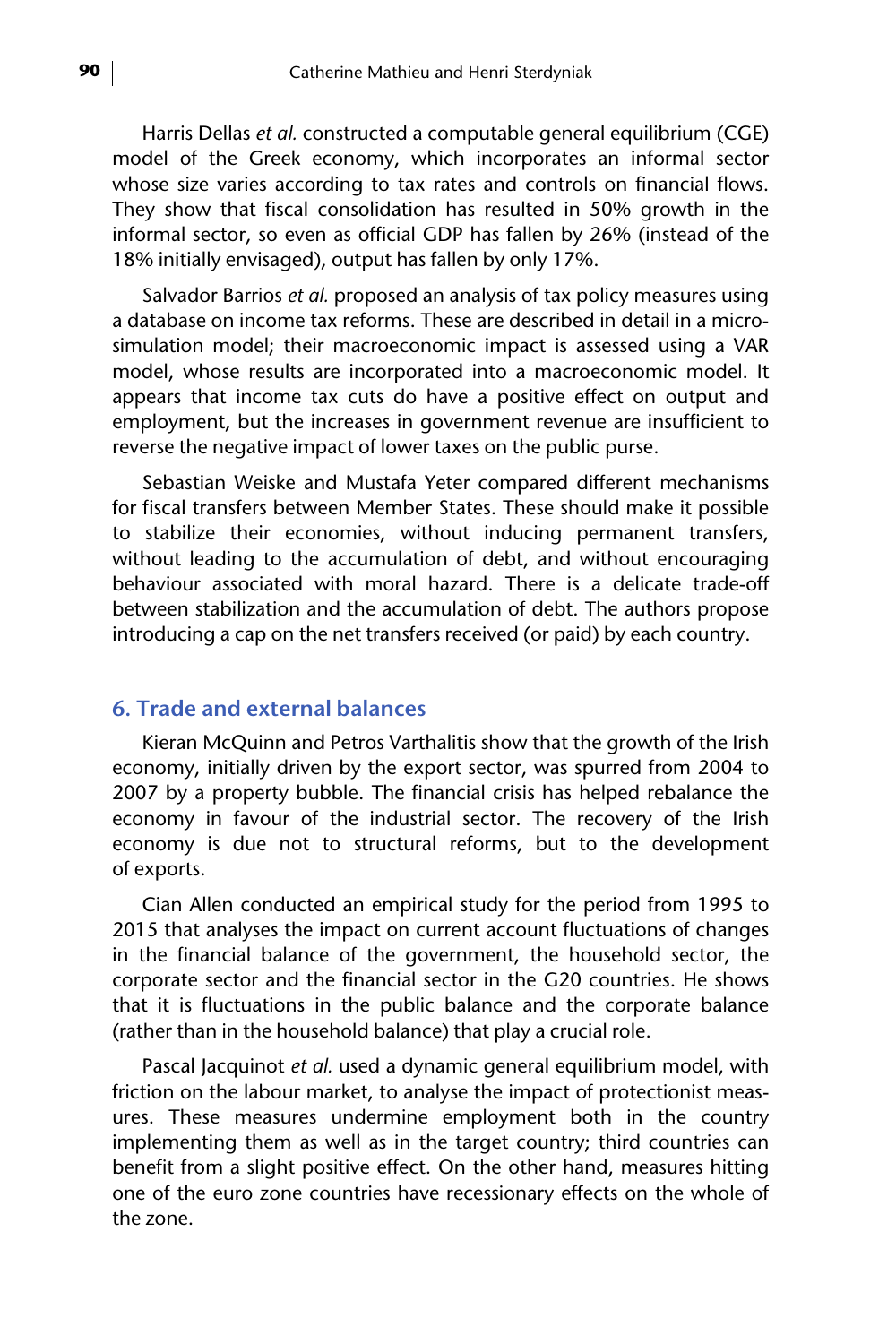John Lewis and Matt Swannell used a gravity model to analyse migration flows. They highlight the impact of the variables of distance, historic links, a common language, and the number of migrants already settled, but also macroeconomic variables, such as expected growth both in the country of origin (with a negative impact) and in the destination country (with a positive impact) and the flexibility of the labour market.

Tatiana Cesaroni *et al.* explain trends in inequality in European countries by separating the countries in the core from those in the periphery. Higher unemployment contributes to an increase in inequality in the two areas. An increase in GDP per capita reduces inequality in the core countries, but increases it in the peripheral countries. Trade and financial openness and taxation reduce inequalities in the peripheral countries. They have little impact in the core countries. The authors conclude that redistributive policies must be thought out at the national level.

Angelos Angelopoulos *et al.* analysed the impact of rent-seeking on economic activity and growth. Rent-seeking can be a stimulus to accumulating wealth and protecting against income shocks; however, it diverts productive activity, it immobilizes capital, and ultimately it leads to an increase in income inequality.

Tryfon Christou *et al.* consider that in countries with poor-quality institutions individuals devote part of their working time to rent-seeking. By distinguishing countries according to the quality of their institutions, they conclude that countries with better quality institutions have suffered less from the crisis and that it has led to a deterioration in the quality of their institutions.

#### **List of presentations**

- Karl Whelan (University College, Dublin): The euro at 20: Successes, problems, progress and threats
- Marek Dabrowski (CASE, Warsaw): The Economic and Monetary Union: Past, present and future
- Catherine Mathieu and Henri Sterdyniak (OFCE, Paris): Brexit: Why, how, and when?
- Martina Lawless (ESRI): Brexit and trade on the island of Ireland
- Christine Arriola, Caitlyn Carrico, David Haugh, Nigel Pain, Elena Rusticelli, Donal Smith, Frank van Tongeren and Ben Westmore (OECD): The potential macroeconomic and sectoral consequences of Brexit on Ireland
- Adele Bergin (ESRI), Philip Economides (ESRI), Abian Garcia-Rodriguez (ESRI and Trinity College Dublin) and Gavin Murphy (Department of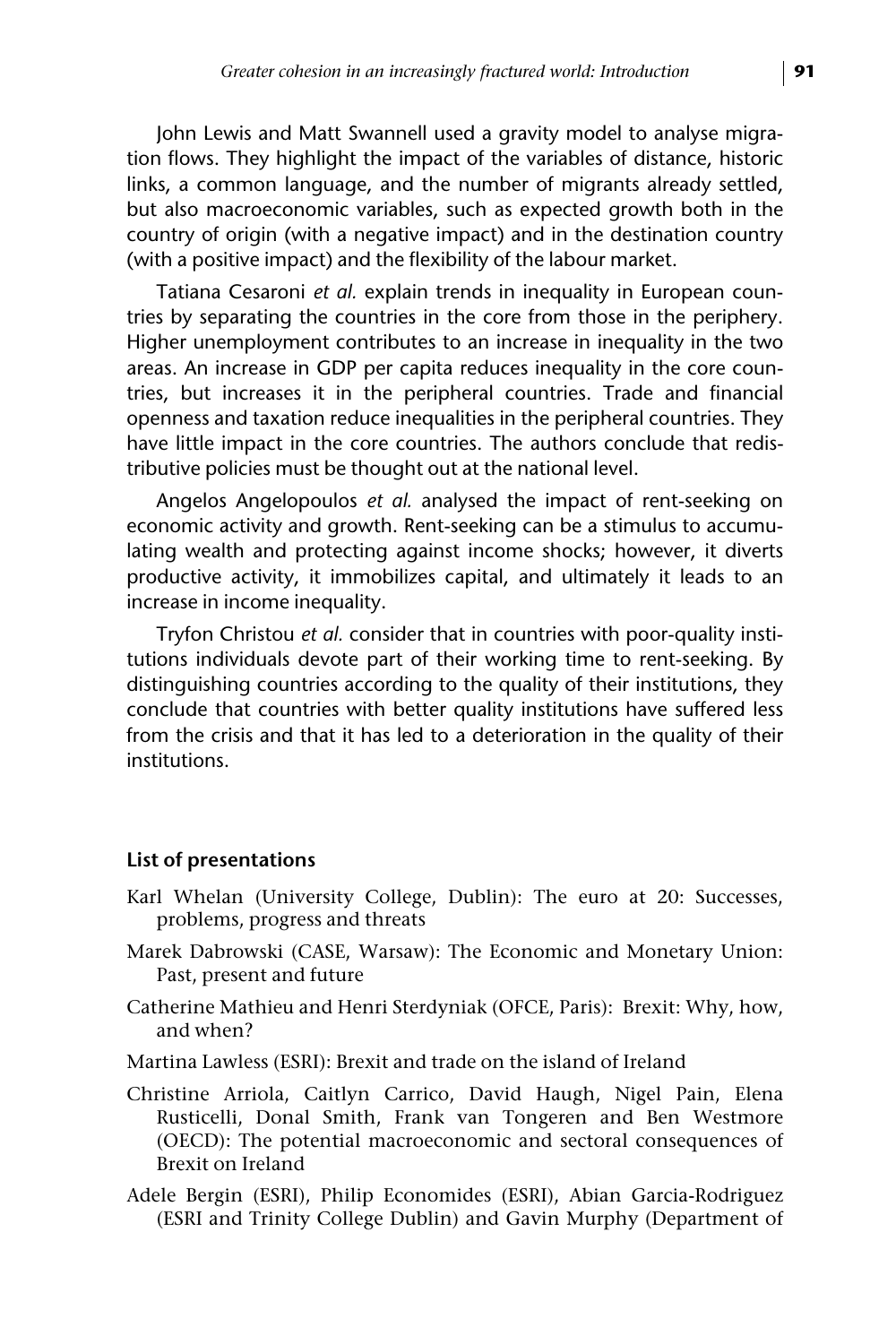Finance, Ireland): Ireland and Brexit: Modelling the impact of deal and no-deal scenarios

- Rachel Slaymaker, Conor O'Toole, Kieran McQuinn (ESRI) and Mike Fahy (Trinity College Dublin, Department of Finance, Government of Ireland): Policy normalisation and mortgage arrears in a recovering economy: The case of the Irish residential market
- Roberto Pancrazi (Warwick University) and Luca Zavalloni (Central bank of Ireland): Interest overhang: A rationale for the existence of sovereign lending mechanisms
- Jérôme Creel (OFCE and ESCP Europe) and Mehdi El Herradi (University of Bordeaux-LAREFI): Shocking aspects of monetary policy on income inequality in the euro area
- Ray Barrell and Dilruba Karim (LSE and Brunel University, London): Bank capital, excess credit and crisis incidence
- Hiona Balfoussia (Bank of Greece), Harris Dellas (University of Bern and CEPR) and Dimitris Papageorgiou (Bank of Greece): Fiscal distress and banking performance: The role of macroprudential regulation
- José A. Carrasco-Gallego (King Juan Carlos University, Madrid): Effectiveness of new macrofinancial policies
- Elizabeth Jane Casabianca (Prometeia Associazione and Polytechnic University of Marche), Michele Catalano (Prometeia Associazione), Lorenzo Forni (Prometeia Associazione and University of Padua), Elena Giarda (Prometeia Associazione and University of Modena and Reggio Emilia) and Simone Passeri (Prometeia Associazione): An early warning system for banking crises: From regression-based analysis to machinelearning techniques
- Amat Adarov (Vienna Institute for International Economic Studies): Financial cycles in Europe: Dynamics, synchronicity and implications for business cycles and macroeconomic imbalances
- Robert Unger (Deutsche Bundesbank): Revisiting the finance and growth nexus – A deeper look at sectors and instruments
- Beau Soederhuizen, Rutger Teulings and Rob Luginbuhl (CPB): Estimating the impact of the financial cycle on fiscal policy
- Pedro Gomes (Birkbeck and University of London) and Felix Wellschmied (University Carlos III Madrid): Public-sector employment over the life
- Harris Dellas (University of Bern), Dimitris Malliaropulos (Bank of Greece and University of Piraeus), Dimitris Papageorgiou (Bank of Greece) and Evangelia Vourvachaki (Bank of Greece): Fiscal multipliers with an informal sector
- Salvador Barrios (European Commission, Joint Research Centre), Adriana Reut (European Commission, DG ECFIN), Sara Riscado (European Commission, Joint Research Centre and Portuguese Ministry of